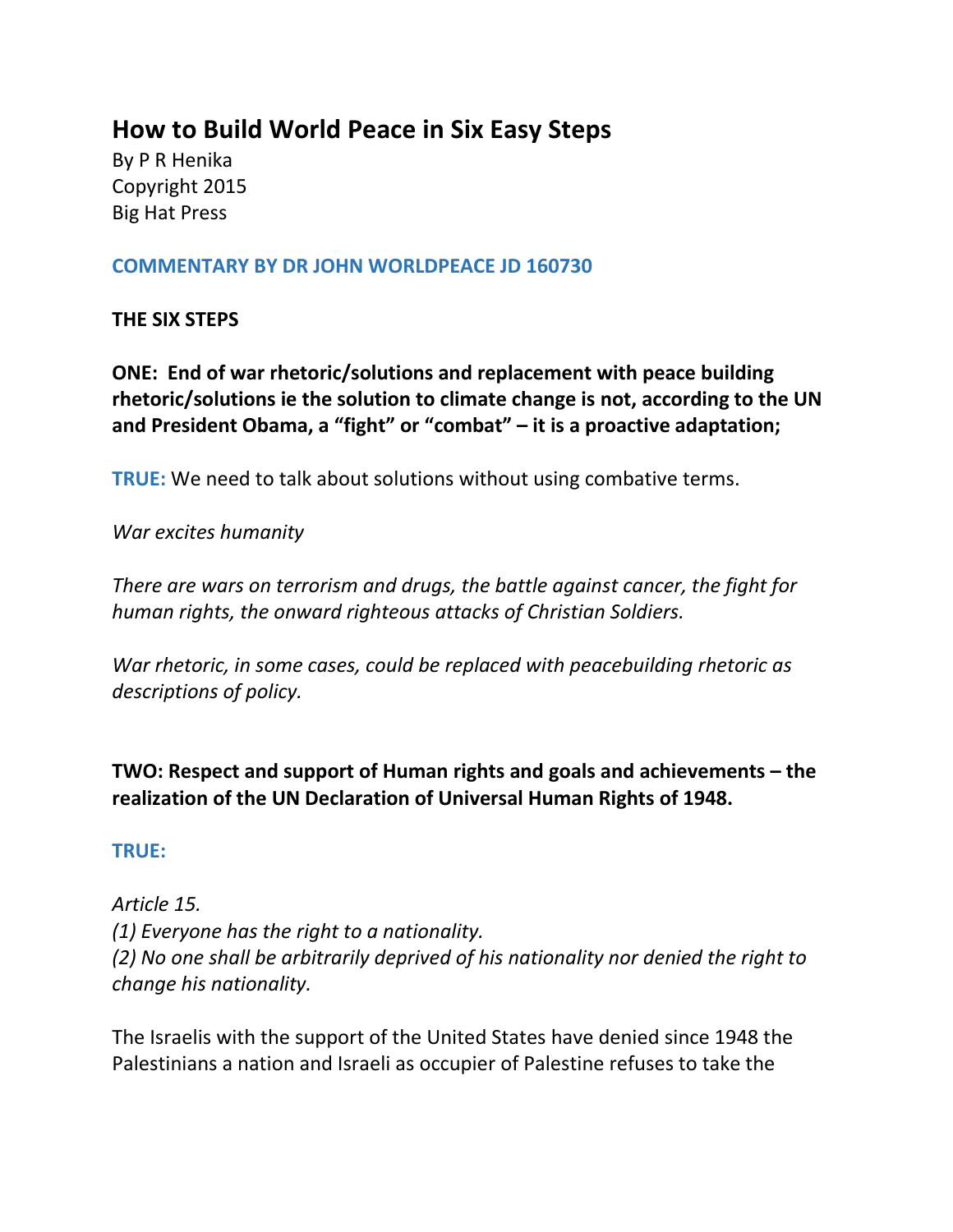Palestinians into Israel as citizens. The Palestinians are a people without a nationality.

There are no enforcement provisions for the UN Declaration of Universal Human Rights of 1948 and it seems never will be. Making the UN somewhat of a joke.

## **THREE: Tabula raza diplomacy – diplomacy without historical precedent, preconceptions or preconditions**

TRUE: History needs to be discounted and problems between nations dealt with as they presently exist and not get bogged down in arguing about changing the past which cannot be done.

There must be a Paradigm shift. – To increase the peace, we have to talk to our enemies – simply put to find out what they want. This is not done because to do so publicly allows our enemies to talk directly to us and circumvent the manipulation of what they want by our leaders to the detriment of peace.

*I, Jimmy Carter, know that many people in Israel and abroad find it hard to accept the idea of talking to Hamas. The Elders utterly condemn any terrorist acts that harm innocent people. But if you're serious about peace-making, you have to sit down and talk to your enemies. It's what the British did in Northern Ireland, its is what the French did in Algeria, and it's what the Israelis themselves did with Yassar Arafat someone branded a terrorist who went on to win the Nobel Peace Prize together with Yitzhak Rabin*

# **FOUR: Cooperative prosperity – profit and salary sharing; full employment; dependency on renewal energy.**

#### **NOT TRUE:**

A) The first amounts to nation welfare and will not be accepted by rich nations. B) The second needs to happen but under a slow moving deadline. To end our dependence on oil within 10 years would create a worldwide depression because so many people would be put out of work. We must go slow to move those unemployed by ending fossil fuels to being employed by not fossil fuel, renewal and not polluting, energy.